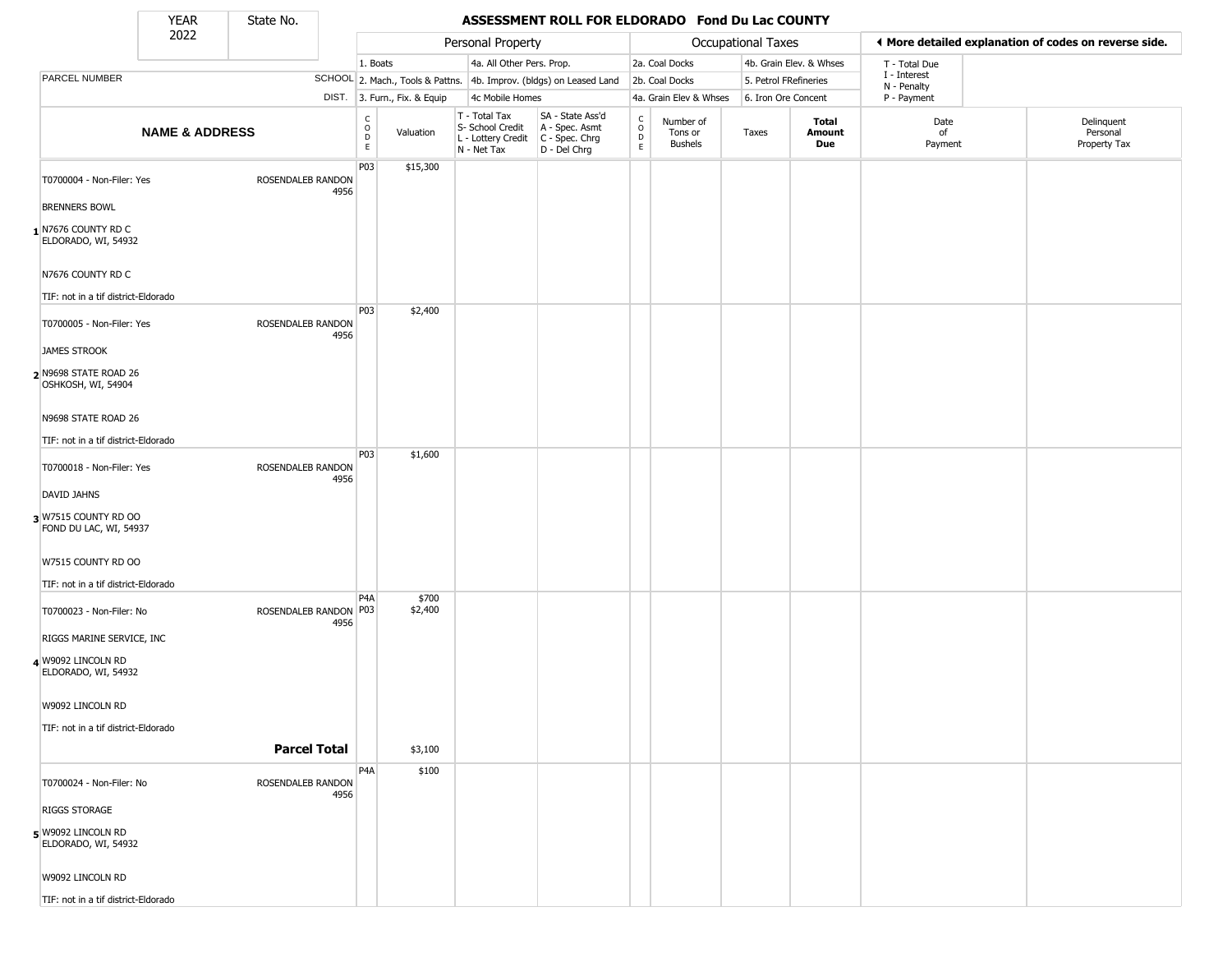|                                             | <b>YEAR</b>               | State No.               |      | ASSESSMENT ROLL FOR ELDORADO Fond Du Lac COUNTY  |                              |                                                                        |                                                                      |                                                                 |                                        |                       |                         |                             |                                                       |
|---------------------------------------------|---------------------------|-------------------------|------|--------------------------------------------------|------------------------------|------------------------------------------------------------------------|----------------------------------------------------------------------|-----------------------------------------------------------------|----------------------------------------|-----------------------|-------------------------|-----------------------------|-------------------------------------------------------|
|                                             | 2022                      |                         |      |                                                  |                              | Personal Property                                                      |                                                                      |                                                                 |                                        | Occupational Taxes    |                         |                             | ♦ More detailed explanation of codes on reverse side. |
|                                             |                           |                         |      | 1. Boats                                         |                              | 4a. All Other Pers. Prop.                                              |                                                                      |                                                                 | 2a. Coal Docks                         |                       | 4b. Grain Elev. & Whses | T - Total Due               |                                                       |
| PARCEL NUMBER                               |                           |                         |      |                                                  |                              |                                                                        | SCHOOL 2. Mach., Tools & Pattns. 4b. Improv. (bldgs) on Leased Land  |                                                                 | 2b. Coal Docks                         | 5. Petrol FRefineries |                         | I - Interest<br>N - Penalty |                                                       |
|                                             |                           |                         |      |                                                  | DIST. 3. Furn., Fix. & Equip | 4c Mobile Homes                                                        |                                                                      |                                                                 | 4a. Grain Elev & Whses                 | 6. Iron Ore Concent   |                         | P - Payment                 |                                                       |
|                                             | <b>NAME &amp; ADDRESS</b> |                         |      | $_{\rm o}^{\rm c}$<br>$\mathsf D$<br>$\mathsf E$ | Valuation                    | T - Total Tax<br>S- School Credit<br>L - Lottery Credit<br>N - Net Tax | SA - State Ass'd<br>A - Spec. Asmt<br>C - Spec. Chrg<br>D - Del Chrg | $_{\rm o}^{\rm c}$<br>$\mathop{\mathsf{E}}\limits_{\mathsf{E}}$ | Number of<br>Tons or<br><b>Bushels</b> | Taxes                 | Total<br>Amount<br>Due  | Date<br>of<br>Payment       | Delinquent<br>Personal<br>Property Tax                |
| T0700027 - Non-Filer: No<br>DOUG SCHULTZ 4B |                           | ROSENDALEB RANDON       | 4956 | P <sub>4</sub> B                                 | \$11,700                     |                                                                        |                                                                      |                                                                 |                                        |                       |                         |                             |                                                       |
| 6 N9187 SCHULTZ RD<br>VAN DYNE, WI, 54979   |                           |                         |      |                                                  |                              |                                                                        |                                                                      |                                                                 |                                        |                       |                         |                             |                                                       |
| N9187 SCHULTZ RD                            |                           |                         |      |                                                  |                              |                                                                        |                                                                      |                                                                 |                                        |                       |                         |                             |                                                       |
| TIF: not in a tif district-Eldorado         |                           |                         |      |                                                  |                              |                                                                        |                                                                      |                                                                 |                                        |                       |                         |                             |                                                       |
| T0700034 - Non-Filer: No                    |                           | ROSENDALEB RANDON P4A   | 4956 | P03                                              | \$1,900<br>\$6,100           |                                                                        |                                                                      |                                                                 |                                        |                       |                         |                             |                                                       |
| UNITED COOPERATIVE                          |                           |                         |      |                                                  |                              |                                                                        |                                                                      |                                                                 |                                        |                       |                         |                             |                                                       |
| 7 N7160 RACEWAY RD<br>BEAVER DAM, WI, 53916 |                           |                         |      |                                                  |                              |                                                                        |                                                                      |                                                                 |                                        |                       |                         |                             |                                                       |
| N7392 COUNTY RD C                           |                           |                         |      |                                                  |                              |                                                                        |                                                                      |                                                                 |                                        |                       |                         |                             |                                                       |
| TIF: not in a tif district-Eldorado         |                           |                         |      |                                                  |                              |                                                                        |                                                                      |                                                                 |                                        |                       |                         |                             |                                                       |
|                                             |                           | <b>Parcel Total</b>     |      |                                                  | \$8,000                      |                                                                        |                                                                      |                                                                 |                                        |                       |                         |                             |                                                       |
| T0700036 - Non-Filer: No                    |                           | ROSENDALEB RANDON   P03 | 4956 | P4A                                              | \$400<br>\$7,300             |                                                                        |                                                                      |                                                                 |                                        |                       |                         |                             |                                                       |
| <b>ROBERTS TRUCKING</b>                     |                           |                         |      |                                                  |                              |                                                                        |                                                                      |                                                                 |                                        |                       |                         |                             |                                                       |
| 8 W8552 TOWNHALL RD<br>ELDORADO, WI, 54932  |                           |                         |      |                                                  |                              |                                                                        |                                                                      |                                                                 |                                        |                       |                         |                             |                                                       |
| N9250 STATE RD 26                           |                           |                         |      |                                                  |                              |                                                                        |                                                                      |                                                                 |                                        |                       |                         |                             |                                                       |
| TIF: not in a tif district-Eldorado         |                           |                         |      |                                                  |                              |                                                                        |                                                                      |                                                                 |                                        |                       |                         |                             |                                                       |
|                                             |                           | <b>Parcel Total</b>     |      |                                                  | \$7,700                      |                                                                        |                                                                      |                                                                 |                                        |                       |                         |                             |                                                       |
|                                             |                           |                         |      | P03                                              | \$34,400                     |                                                                        |                                                                      |                                                                 |                                        |                       |                         |                             |                                                       |
| T0700053 - Non-Filer: No                    |                           | ROSENDALEB RANDON       | 4956 |                                                  |                              |                                                                        |                                                                      |                                                                 |                                        |                       |                         |                             |                                                       |
| ELDORADO WI, LLC                            |                           |                         |      |                                                  |                              |                                                                        |                                                                      |                                                                 |                                        |                       |                         |                             |                                                       |
| N8389 SALES RD<br>VAN DYNE, WI, 54979       |                           |                         |      |                                                  |                              |                                                                        |                                                                      |                                                                 |                                        |                       |                         |                             |                                                       |
| W8351 COUNTY RD N                           |                           |                         |      |                                                  |                              |                                                                        |                                                                      |                                                                 |                                        |                       |                         |                             |                                                       |
| TIF: not in a tif district-Eldorado         |                           |                         |      |                                                  |                              |                                                                        |                                                                      |                                                                 |                                        |                       |                         |                             |                                                       |
| T0700055 - Non-Filer: No                    |                           | ROSENDALEB RANDON       | 4956 | P <sub>4</sub> A                                 | \$300                        |                                                                        |                                                                      |                                                                 |                                        |                       |                         |                             |                                                       |
| MIKE RABE TRUCKING, INC                     |                           |                         |      |                                                  |                              |                                                                        |                                                                      |                                                                 |                                        |                       |                         |                             |                                                       |
| 10 PO BOX 101<br>ELDORADO, WI, 54932        |                           |                         |      |                                                  |                              |                                                                        |                                                                      |                                                                 |                                        |                       |                         |                             |                                                       |
| N8971 COUNTY RD C                           |                           |                         |      |                                                  |                              |                                                                        |                                                                      |                                                                 |                                        |                       |                         |                             |                                                       |
| TIF: not in a tif district-Eldorado         |                           |                         |      |                                                  |                              |                                                                        |                                                                      |                                                                 |                                        |                       |                         |                             |                                                       |

TIF: not in a tif district-Eldorado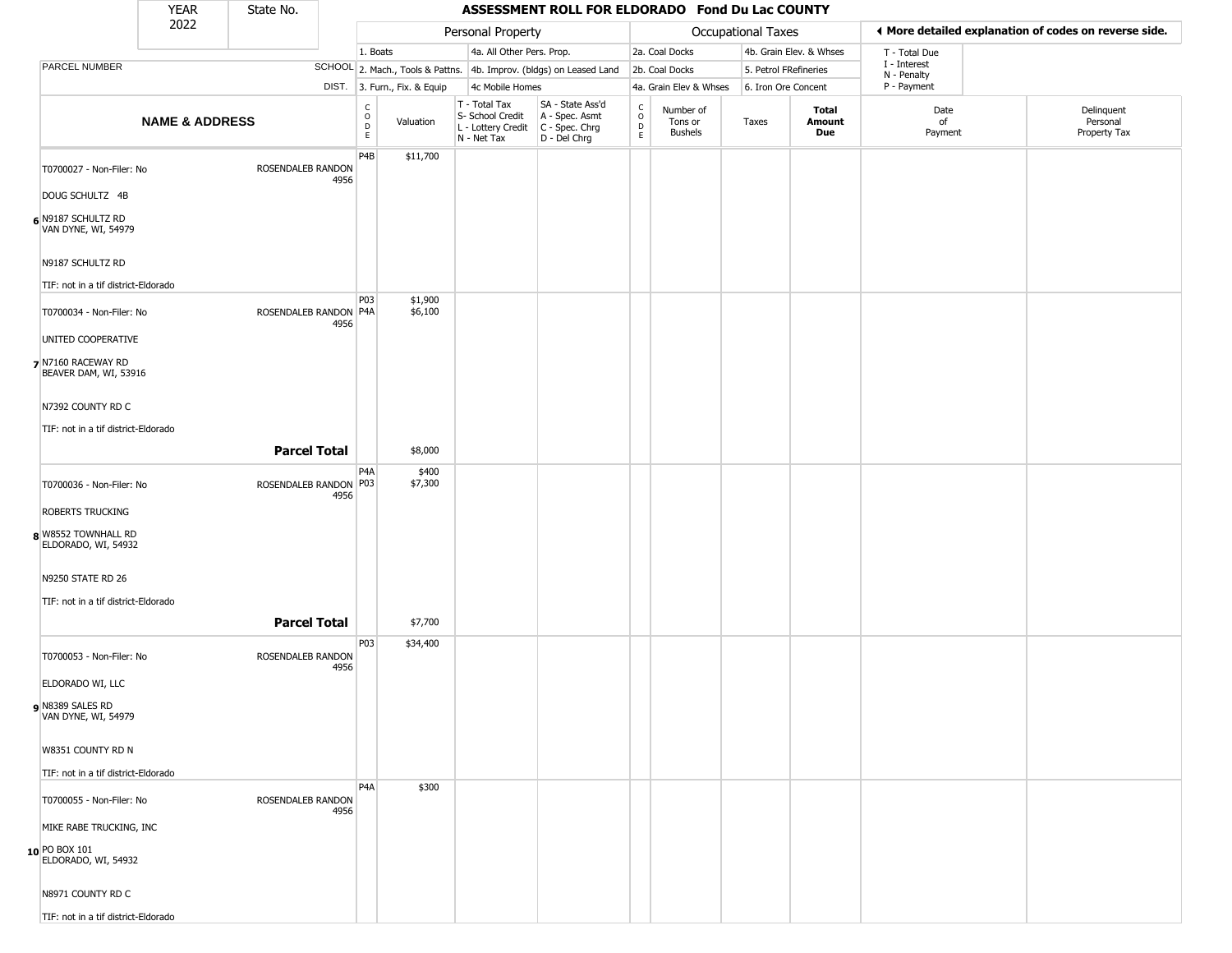|                                                          | <b>YEAR</b>                                  | State No.                     |                  |                              |                                                                        |                                                                      | ASSESSMENT ROLL FOR ELDORADO Fond Du Lac COUNTY |                                 |                       |                         |                                                       |                                        |  |
|----------------------------------------------------------|----------------------------------------------|-------------------------------|------------------|------------------------------|------------------------------------------------------------------------|----------------------------------------------------------------------|-------------------------------------------------|---------------------------------|-----------------------|-------------------------|-------------------------------------------------------|----------------------------------------|--|
|                                                          | 2022                                         |                               |                  |                              | Personal Property                                                      |                                                                      |                                                 |                                 | Occupational Taxes    |                         | ◀ More detailed explanation of codes on reverse side. |                                        |  |
|                                                          |                                              |                               | 1. Boats         |                              | 4a. All Other Pers. Prop.                                              |                                                                      |                                                 | 2a. Coal Docks                  |                       | 4b. Grain Elev. & Whses | T - Total Due                                         |                                        |  |
| PARCEL NUMBER                                            |                                              |                               |                  |                              |                                                                        | SCHOOL 2. Mach., Tools & Pattns. 4b. Improv. (bldgs) on Leased Land  |                                                 | 2b. Coal Docks                  | 5. Petrol FRefineries |                         | I - Interest<br>N - Penalty                           |                                        |  |
|                                                          |                                              |                               |                  | DIST. 3. Furn., Fix. & Equip |                                                                        | 4c Mobile Homes                                                      |                                                 | 4a. Grain Elev & Whses          | 6. Iron Ore Concent   |                         | P - Payment                                           |                                        |  |
|                                                          | <b>NAME &amp; ADDRESS</b>                    |                               |                  |                              | T - Total Tax<br>S- School Credit<br>L - Lottery Credit<br>N - Net Tax | SA - State Ass'd<br>A - Spec. Asmt<br>C - Spec. Chrg<br>D - Del Chrg | $\begin{array}{c}\nC \\ O \\ E\n\end{array}$    | Number of<br>Tons or<br>Bushels | Taxes                 | Total<br>Amount<br>Due  | Date<br>of<br>Payment                                 | Delinquent<br>Personal<br>Property Tax |  |
| T0700065 - Non-Filer: Yes                                |                                              | ROSENDALEB RANDON P03<br>4956 | P <sub>4</sub> A | \$400<br>\$1,900             |                                                                        |                                                                      |                                                 |                                 |                       |                         |                                                       |                                        |  |
|                                                          | LASTING IMPRESSIONS THOMAS & THERESA SCHULTZ |                               |                  |                              |                                                                        |                                                                      |                                                 |                                 |                       |                         |                                                       |                                        |  |
| $11$ N7659 COUNTY RD C<br>ELDORADO, WI, 54932            |                                              |                               |                  |                              |                                                                        |                                                                      |                                                 |                                 |                       |                         |                                                       |                                        |  |
| N7659 COUNTY RD C<br>TIF: not in a tif district-Eldorado |                                              |                               |                  |                              |                                                                        |                                                                      |                                                 |                                 |                       |                         |                                                       |                                        |  |
|                                                          |                                              | <b>Parcel Total</b>           |                  | \$2,300                      |                                                                        |                                                                      |                                                 |                                 |                       |                         |                                                       |                                        |  |
|                                                          |                                              |                               | P03              |                              |                                                                        |                                                                      |                                                 |                                 |                       |                         |                                                       |                                        |  |
| T0700068 - Non-Filer: No                                 |                                              | ROSENDALEB RANDON<br>4956     |                  | \$5,400                      |                                                                        |                                                                      |                                                 |                                 |                       |                         |                                                       |                                        |  |
| <b>DISH NETWORK, LLC</b>                                 |                                              |                               |                  |                              |                                                                        |                                                                      |                                                 |                                 |                       |                         |                                                       |                                        |  |
| 12 PO BOX 6623<br>ENGLEWOOD, CO, 80155                   |                                              |                               |                  |                              |                                                                        |                                                                      |                                                 |                                 |                       |                         |                                                       |                                        |  |
| <b>VARIOUS</b>                                           |                                              |                               |                  |                              |                                                                        |                                                                      |                                                 |                                 |                       |                         |                                                       |                                        |  |
| TIF: not in a tif district-Eldorado                      |                                              |                               |                  |                              |                                                                        |                                                                      |                                                 |                                 |                       |                         |                                                       |                                        |  |
|                                                          |                                              |                               | P4A              | \$600                        |                                                                        |                                                                      |                                                 |                                 |                       |                         |                                                       |                                        |  |
| T0700072 - Non-Filer: No                                 |                                              | ROSENDALEB RANDON   P03       | 4956 P01         | \$1,800<br>\$21,000          |                                                                        |                                                                      |                                                 |                                 |                       |                         |                                                       |                                        |  |
|                                                          | WISCONSIN LAKE & POND RESOURCES, LLC         |                               |                  |                              |                                                                        |                                                                      |                                                 |                                 |                       |                         |                                                       |                                        |  |
| 13 N7828 TOWNHALL RD<br>ELDORADO, WI, 54932              |                                              |                               |                  |                              |                                                                        |                                                                      |                                                 |                                 |                       |                         |                                                       |                                        |  |
| N7828 TOWNHALL RD                                        |                                              |                               |                  |                              |                                                                        |                                                                      |                                                 |                                 |                       |                         |                                                       |                                        |  |
| TIF: not in a tif district-Eldorado                      |                                              |                               |                  |                              |                                                                        |                                                                      |                                                 |                                 |                       |                         |                                                       |                                        |  |
|                                                          |                                              | <b>Parcel Total</b>           |                  | \$23,400                     |                                                                        |                                                                      |                                                 |                                 |                       |                         |                                                       |                                        |  |
| T0700075 - Non-Filer: No                                 |                                              | ROSENDALEB RANDON             | P <sub>4</sub> A | \$500                        |                                                                        |                                                                      |                                                 |                                 |                       |                         |                                                       |                                        |  |
| ELDORADO TRAILER SALES, LLC                              |                                              | 4956                          |                  |                              |                                                                        |                                                                      |                                                 |                                 |                       |                         |                                                       |                                        |  |
| 14 N7332 COUNTY RD C<br>ELDORADO, WI, 54932              |                                              |                               |                  |                              |                                                                        |                                                                      |                                                 |                                 |                       |                         |                                                       |                                        |  |
| N7332 COUNTY RD C                                        |                                              |                               |                  |                              |                                                                        |                                                                      |                                                 |                                 |                       |                         |                                                       |                                        |  |
| TIF: not in a tif district-Eldorado                      |                                              |                               |                  |                              |                                                                        |                                                                      |                                                 |                                 |                       |                         |                                                       |                                        |  |
| T0700082 - Non-Filer: No                                 |                                              | ROSENDALEB RANDON P03<br>4956 | P <sub>4</sub> A | \$500<br>\$2,800             |                                                                        |                                                                      |                                                 |                                 |                       |                         |                                                       |                                        |  |
|                                                          | ST BERNARD'S ANIMAL MEDICAL CENTER, LLC      |                               |                  |                              |                                                                        |                                                                      |                                                 |                                 |                       |                         |                                                       |                                        |  |
| 15 N8545 RIDGE RD<br>VAN DYNE, WI, 54979                 |                                              |                               |                  |                              |                                                                        |                                                                      |                                                 |                                 |                       |                         |                                                       |                                        |  |
| N8545 RIDGE RD                                           |                                              |                               |                  |                              |                                                                        |                                                                      |                                                 |                                 |                       |                         |                                                       |                                        |  |
| TIF: not in a tif district-Eldorado                      |                                              |                               |                  |                              |                                                                        |                                                                      |                                                 |                                 |                       |                         |                                                       |                                        |  |
|                                                          |                                              | <b>Parcel Total</b>           |                  | \$3,300                      |                                                                        |                                                                      |                                                 |                                 |                       |                         |                                                       |                                        |  |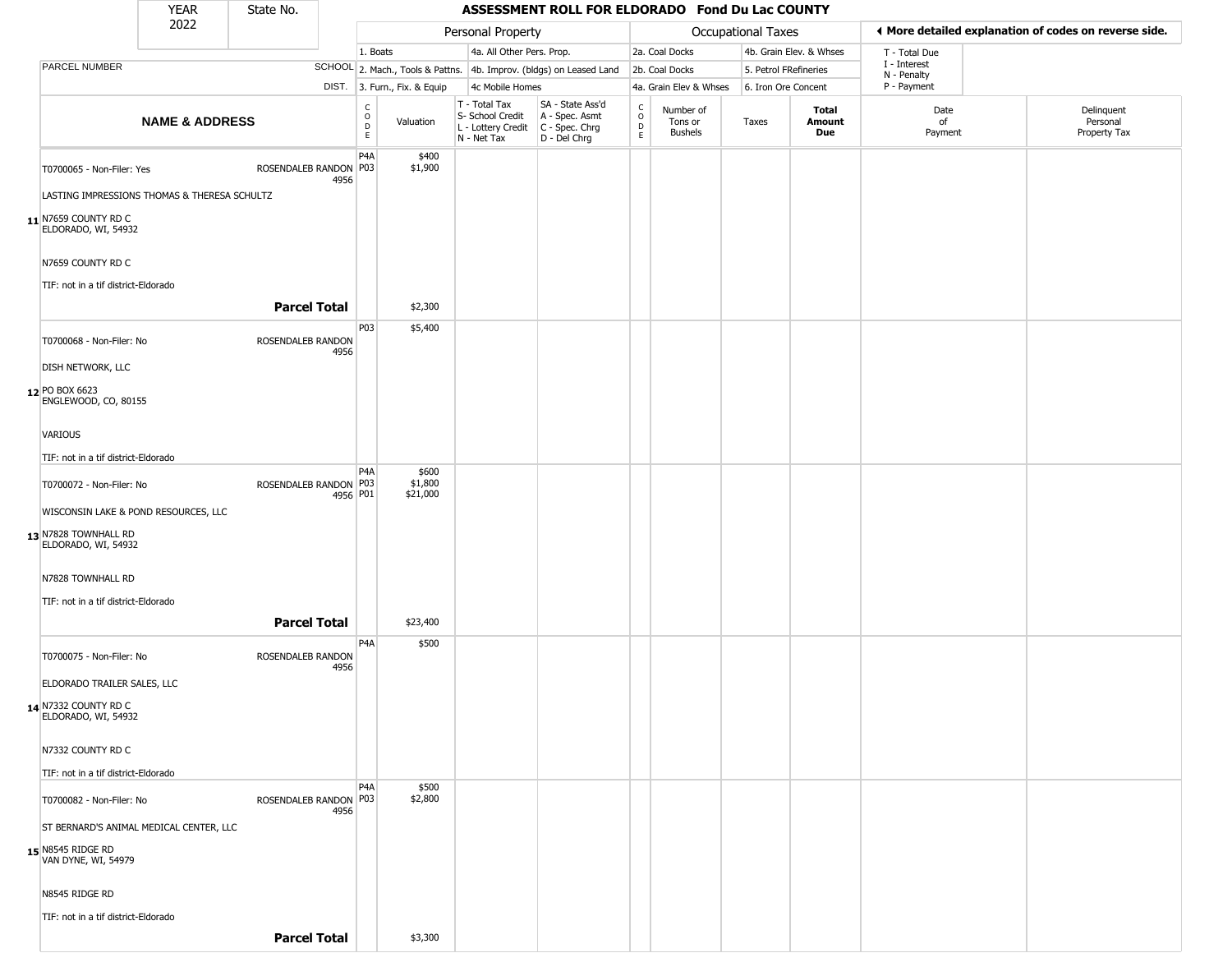|                                             | <b>YEAR</b>               | State No.                |                              | ASSESSMENT ROLL FOR ELDORADO Fond Du Lac COUNTY                     |                |                                                                        |                                                                      |                                   |                                        |                       |                         |                             |  |                                                       |
|---------------------------------------------|---------------------------|--------------------------|------------------------------|---------------------------------------------------------------------|----------------|------------------------------------------------------------------------|----------------------------------------------------------------------|-----------------------------------|----------------------------------------|-----------------------|-------------------------|-----------------------------|--|-------------------------------------------------------|
|                                             | 2022                      |                          |                              |                                                                     |                | Personal Property                                                      |                                                                      |                                   |                                        | Occupational Taxes    |                         |                             |  | ♦ More detailed explanation of codes on reverse side. |
|                                             |                           |                          |                              | 1. Boats                                                            |                | 4a. All Other Pers. Prop.                                              |                                                                      |                                   | 2a. Coal Docks                         |                       | 4b. Grain Elev. & Whses | T - Total Due               |  |                                                       |
| PARCEL NUMBER                               |                           |                          |                              | SCHOOL 2. Mach., Tools & Pattns. 4b. Improv. (bldgs) on Leased Land |                |                                                                        |                                                                      |                                   | 2b. Coal Docks                         | 5. Petrol FRefineries |                         | I - Interest<br>N - Penalty |  |                                                       |
|                                             |                           |                          | DIST. 3. Furn., Fix. & Equip | 4c Mobile Homes                                                     |                |                                                                        | 4a. Grain Elev & Whses                                               | 6. Iron Ore Concent               |                                        | P - Payment           |                         |                             |  |                                                       |
|                                             | <b>NAME &amp; ADDRESS</b> |                          |                              | $\frac{c}{0}$<br>$\mathsf{D}$<br>$\mathsf E$                        | Valuation      | T - Total Tax<br>S- School Credit<br>L - Lottery Credit<br>N - Net Tax | SA - State Ass'd<br>A - Spec. Asmt<br>C - Spec. Chrg<br>D - Del Chrg | $\frac{c}{0}$<br>$\mathsf D$<br>E | Number of<br>Tons or<br><b>Bushels</b> | Taxes                 | Total<br>Amount<br>Due  | Date<br>of<br>Payment       |  | Delinquent<br>Personal<br>Property Tax                |
| T0700086 - Non-Filer: No                    |                           | <b>ROSENDALEB RANDON</b> | 4956                         | P4A                                                                 | \$11,700       |                                                                        |                                                                      |                                   |                                        |                       |                         |                             |  |                                                       |
| LAMAR ADVERTISING OF GREEN BAY              |                           |                          |                              |                                                                     |                |                                                                        |                                                                      |                                   |                                        |                       |                         |                             |  |                                                       |
| 16 PO BOX 66338<br>BATON ROUGE, LA, 70896   |                           |                          |                              |                                                                     |                |                                                                        |                                                                      |                                   |                                        |                       |                         |                             |  |                                                       |
| SIGNAGE                                     |                           |                          |                              |                                                                     |                |                                                                        |                                                                      |                                   |                                        |                       |                         |                             |  |                                                       |
| TIF: not in a tif district-Eldorado         |                           |                          |                              |                                                                     |                |                                                                        |                                                                      |                                   |                                        |                       |                         |                             |  |                                                       |
| T0700088 - Non-Filer: No                    |                           | ROSENDALEB RANDON        | 4956                         | P03                                                                 | \$200          |                                                                        |                                                                      |                                   |                                        |                       |                         |                             |  |                                                       |
| ADT, LLC                                    |                           |                          |                              |                                                                     |                |                                                                        |                                                                      |                                   |                                        |                       |                         |                             |  |                                                       |
| 17 PO BOX 54767<br>LEXINGTON, KY, 40555     |                           |                          |                              |                                                                     |                |                                                                        |                                                                      |                                   |                                        |                       |                         |                             |  |                                                       |
| VARIOUS                                     |                           |                          |                              |                                                                     |                |                                                                        |                                                                      |                                   |                                        |                       |                         |                             |  |                                                       |
| TIF: not in a tif district-Eldorado         |                           |                          |                              |                                                                     |                |                                                                        |                                                                      |                                   |                                        |                       |                         |                             |  |                                                       |
| T0700090 - Non-Filer: No                    |                           | ROSENDALEB RANDON P03    | 4956                         | P4A                                                                 | \$100<br>\$700 |                                                                        |                                                                      |                                   |                                        |                       |                         |                             |  |                                                       |
| DUEL CONCRETE JOSH DUEL                     |                           |                          |                              |                                                                     |                |                                                                        |                                                                      |                                   |                                        |                       |                         |                             |  |                                                       |
| 18 N7355 COUNTY RD C<br>ELDORADO, WI, 54932 |                           |                          |                              |                                                                     |                |                                                                        |                                                                      |                                   |                                        |                       |                         |                             |  |                                                       |
| W9065 HWY 23                                |                           |                          |                              |                                                                     |                |                                                                        |                                                                      |                                   |                                        |                       |                         |                             |  |                                                       |
| TIF: not in a tif district-Eldorado         |                           |                          |                              |                                                                     |                |                                                                        |                                                                      |                                   |                                        |                       |                         |                             |  |                                                       |
|                                             |                           | <b>Parcel Total</b>      |                              |                                                                     | \$800          |                                                                        |                                                                      |                                   |                                        |                       |                         |                             |  |                                                       |
| T0700092 - Non-Filer: No                    |                           | ROSENDALEB RANDON        | 4956                         | P03                                                                 | \$900          |                                                                        |                                                                      |                                   |                                        |                       |                         |                             |  |                                                       |
| <b>GRAYHAWK LEASING, LLC</b>                |                           |                          |                              |                                                                     |                |                                                                        |                                                                      |                                   |                                        |                       |                         |                             |  |                                                       |
| 19 1412 MAIN STREET<br>DALLAS, TX, 75202    |                           |                          |                              |                                                                     |                |                                                                        |                                                                      |                                   |                                        |                       |                         |                             |  |                                                       |
| N7676 COUNTY ROAD C                         |                           |                          |                              |                                                                     |                |                                                                        |                                                                      |                                   |                                        |                       |                         |                             |  |                                                       |
| TIF: not in a tif district-Eldorado         |                           |                          |                              |                                                                     |                |                                                                        |                                                                      |                                   |                                        |                       |                         |                             |  |                                                       |
| T0700093 - Non-Filer: No                    |                           | ROSENDALEB RANDON        | 4956                         | P03                                                                 | \$3,900        |                                                                        |                                                                      |                                   |                                        |                       |                         |                             |  |                                                       |
| DIRECTV, LLC                                |                           |                          |                              |                                                                     |                |                                                                        |                                                                      |                                   |                                        |                       |                         |                             |  |                                                       |
| 20 PO BOX 2789<br>ADDISON, TX, 75001        |                           |                          |                              |                                                                     |                |                                                                        |                                                                      |                                   |                                        |                       |                         |                             |  |                                                       |
| VARIOUS                                     |                           |                          |                              |                                                                     |                |                                                                        |                                                                      |                                   |                                        |                       |                         |                             |  |                                                       |
| TIF: not in a tif district-Eldorado         |                           |                          |                              |                                                                     |                |                                                                        |                                                                      |                                   |                                        |                       |                         |                             |  |                                                       |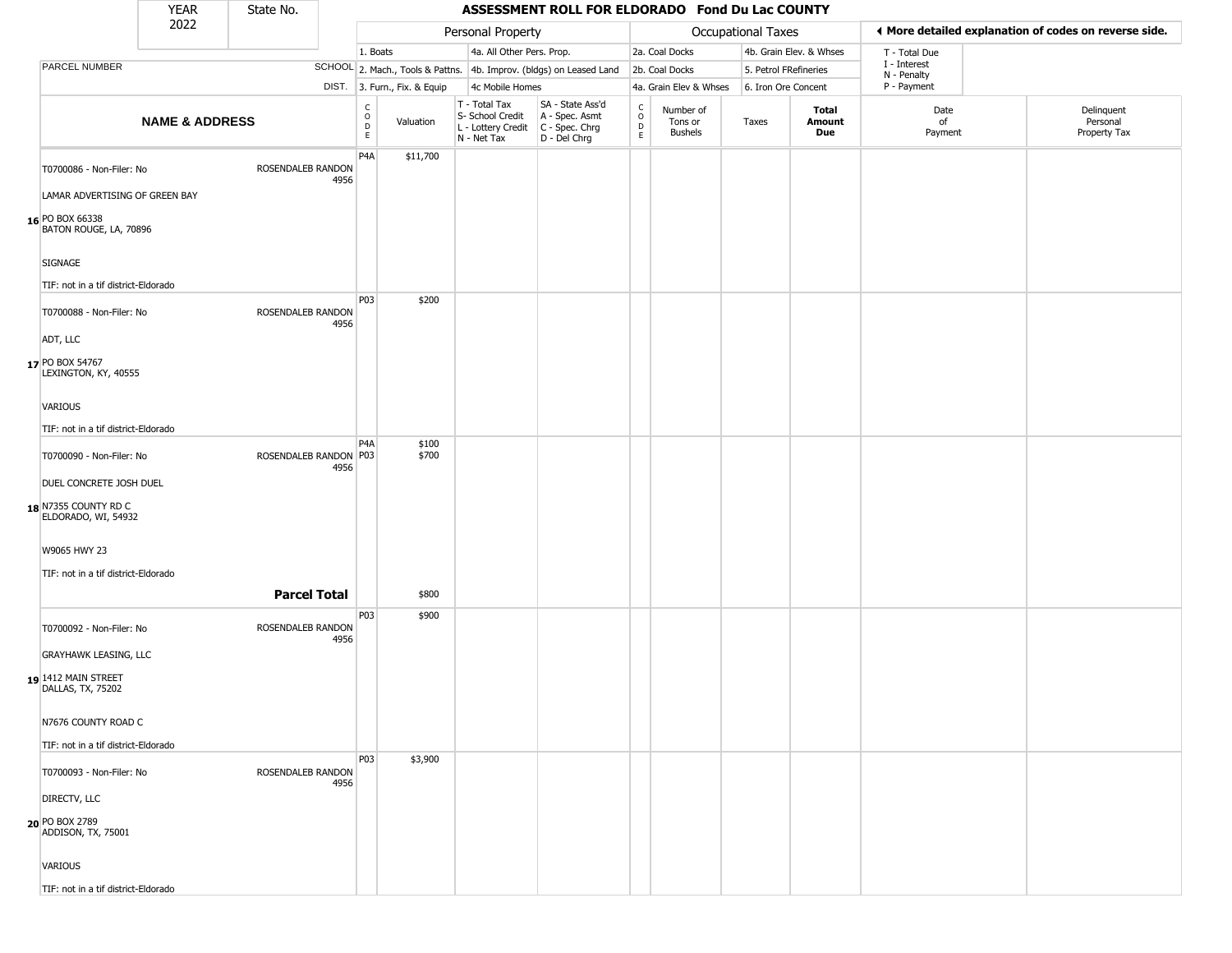|                                                                              | <b>YEAR</b>               |  | State No.         |                       |                                   |                              |                                                                        |                                                                        | ASSESSMENT ROLL FOR ELDORADO Fond Du Lac COUNTY |                                        |                     |                             |                       |                                                       |  |
|------------------------------------------------------------------------------|---------------------------|--|-------------------|-----------------------|-----------------------------------|------------------------------|------------------------------------------------------------------------|------------------------------------------------------------------------|-------------------------------------------------|----------------------------------------|---------------------|-----------------------------|-----------------------|-------------------------------------------------------|--|
|                                                                              | 2022                      |  |                   |                       |                                   |                              | Personal Property                                                      |                                                                        |                                                 |                                        | Occupational Taxes  |                             |                       | ◀ More detailed explanation of codes on reverse side. |  |
|                                                                              |                           |  |                   |                       | 1. Boats                          |                              | 4a. All Other Pers. Prop.                                              |                                                                        |                                                 | 2a. Coal Docks                         |                     | 4b. Grain Elev. & Whses     | T - Total Due         |                                                       |  |
| PARCEL NUMBER                                                                |                           |  |                   |                       |                                   |                              | SCHOOL 2. Mach., Tools & Pattns. 4b. Improv. (bldgs) on Leased Land    |                                                                        | 2b. Coal Docks                                  | 5. Petrol FRefineries                  |                     | I - Interest<br>N - Penalty |                       |                                                       |  |
|                                                                              |                           |  |                   |                       |                                   | DIST. 3. Furn., Fix. & Equip | 4c Mobile Homes                                                        |                                                                        |                                                 | 4a. Grain Elev & Whses                 | 6. Iron Ore Concent |                             | P - Payment           |                                                       |  |
|                                                                              | <b>NAME &amp; ADDRESS</b> |  |                   |                       | $\frac{c}{0}$<br>D<br>$\mathsf E$ | Valuation                    | T - Total Tax<br>S- School Credit<br>L - Lottery Credit<br>N - Net Tax | SA - State Ass'd<br>A - Spec. Asmt<br>$C - Spec. Chrg$<br>D - Del Chrg | C<br>$\circ$<br>$\mathsf D$<br>$\mathsf E$      | Number of<br>Tons or<br><b>Bushels</b> | Taxes               | Total<br>Amount<br>Due      | Date<br>of<br>Payment | Delinquent<br>Personal<br>Property Tax                |  |
| T0700094 - Non-Filer: No                                                     |                           |  | ROSENDALEB RANDON | 4956                  | P <sub>4</sub> A                  | \$26,300                     |                                                                        |                                                                        |                                                 |                                        |                     |                             |                       |                                                       |  |
| SPECTRASITE COMMUNICATIONS, INC                                              |                           |  |                   |                       |                                   |                              |                                                                        |                                                                        |                                                 |                                        |                     |                             |                       |                                                       |  |
| 21 PO BOX 723597<br>ATLANTA, GA, 31139                                       |                           |  |                   |                       |                                   |                              |                                                                        |                                                                        |                                                 |                                        |                     |                             |                       |                                                       |  |
| W8560 KORTH RD-TOWER                                                         |                           |  |                   |                       |                                   |                              |                                                                        |                                                                        |                                                 |                                        |                     |                             |                       |                                                       |  |
| TIF: not in a tif district-Eldorado                                          |                           |  |                   |                       | P <sub>4</sub> A                  | \$36,900                     |                                                                        |                                                                        |                                                 |                                        |                     |                             |                       |                                                       |  |
| T0700095 - Non-Filer: No                                                     |                           |  | ROSENDALEB RANDON |                       |                                   |                              |                                                                        |                                                                        |                                                 |                                        |                     |                             |                       |                                                       |  |
| SBA STRUCTURES, INC                                                          |                           |  |                   | 4956                  |                                   |                              |                                                                        |                                                                        |                                                 |                                        |                     |                             |                       |                                                       |  |
|                                                                              |                           |  |                   |                       |                                   |                              |                                                                        |                                                                        |                                                 |                                        |                     |                             |                       |                                                       |  |
| 22 8051 CONGRESS AVE<br>BOCA RATON, FL, 33487                                |                           |  |                   |                       |                                   |                              |                                                                        |                                                                        |                                                 |                                        |                     |                             |                       |                                                       |  |
| N8150 TOWNLINE ROAD-TOWER                                                    |                           |  |                   |                       |                                   |                              |                                                                        |                                                                        |                                                 |                                        |                     |                             |                       |                                                       |  |
| TIF: not in a tif district-Eldorado                                          |                           |  |                   |                       |                                   |                              |                                                                        |                                                                        |                                                 |                                        |                     |                             |                       |                                                       |  |
| T0700097 - Non-Filer: No                                                     |                           |  | ROSENDALEB RANDON | 4956                  | P03                               | \$4,000                      |                                                                        |                                                                        |                                                 |                                        |                     |                             |                       |                                                       |  |
| GREATAMERICA FINANCIAL SERVICES, CORP                                        |                           |  |                   |                       |                                   |                              |                                                                        |                                                                        |                                                 |                                        |                     |                             |                       |                                                       |  |
| 23 625 1ST STREET SE, STE 800<br>CEDAR RAPIDS, IA, 52401                     |                           |  |                   |                       |                                   |                              |                                                                        |                                                                        |                                                 |                                        |                     |                             |                       |                                                       |  |
| N7828 TOWN HALL RD                                                           |                           |  |                   |                       |                                   |                              |                                                                        |                                                                        |                                                 |                                        |                     |                             |                       |                                                       |  |
| TIF: not in a tif district-Eldorado                                          |                           |  |                   |                       |                                   |                              |                                                                        |                                                                        |                                                 |                                        |                     |                             |                       |                                                       |  |
| T0700098 - Non-Filer: No                                                     |                           |  | ROSENDALEB RANDON | 4956                  | P <sub>4</sub> A                  | \$1,300                      |                                                                        |                                                                        |                                                 |                                        |                     |                             |                       |                                                       |  |
| <b>FERRELLGAS, LP</b>                                                        |                           |  |                   |                       |                                   |                              |                                                                        |                                                                        |                                                 |                                        |                     |                             |                       |                                                       |  |
| 24 ONE LIBERTY PLAZA<br>LIBERTY, MO, 64068                                   |                           |  |                   |                       |                                   |                              |                                                                        |                                                                        |                                                 |                                        |                     |                             |                       |                                                       |  |
| VARIOUS                                                                      |                           |  |                   |                       |                                   |                              |                                                                        |                                                                        |                                                 |                                        |                     |                             |                       |                                                       |  |
| TIF: not in a tif district-Eldorado                                          |                           |  |                   |                       |                                   |                              |                                                                        |                                                                        |                                                 |                                        |                     |                             |                       |                                                       |  |
| T0700099 - Non-Filer: No                                                     |                           |  | ROSENDALEB RANDON |                       | <b>P03</b>                        | \$1,700                      |                                                                        |                                                                        |                                                 |                                        |                     |                             |                       |                                                       |  |
|                                                                              |                           |  |                   | 4956                  |                                   |                              |                                                                        |                                                                        |                                                 |                                        |                     |                             |                       |                                                       |  |
| WELLS FARGO FINANCIAL LEASING, INC<br>25 PO BOX 36200<br>BILLINGS, MT, 59107 |                           |  |                   |                       |                                   |                              |                                                                        |                                                                        |                                                 |                                        |                     |                             |                       |                                                       |  |
| N8545 RIDGE RD                                                               |                           |  |                   |                       |                                   |                              |                                                                        |                                                                        |                                                 |                                        |                     |                             |                       |                                                       |  |
| TIF: not in a tif district-Eldorado                                          |                           |  |                   |                       |                                   |                              |                                                                        |                                                                        |                                                 |                                        |                     |                             |                       |                                                       |  |
|                                                                              |                           |  |                   |                       |                                   |                              |                                                                        |                                                                        |                                                 |                                        |                     |                             |                       |                                                       |  |
| NO. OF PARCELS 25                                                            |                           |  | <b>TOTALS</b>     | $\blacktriangleright$ |                                   | 207,200.00                   |                                                                        |                                                                        |                                                 |                                        |                     |                             |                       |                                                       |  |